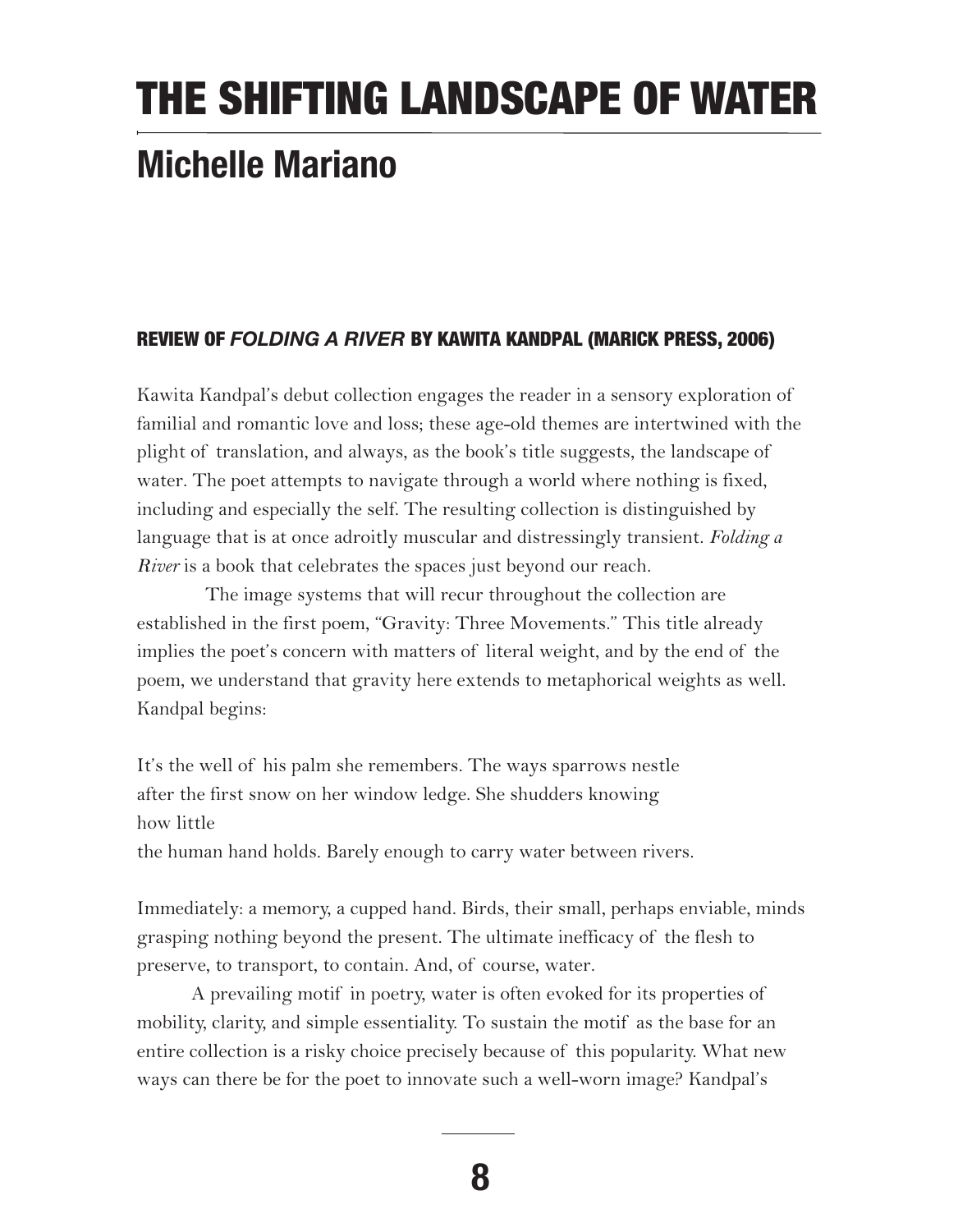strategy, it seems, is to embrace water so wholly, so unabashedly, that the reader has no choice but to float alongside (and within) her poems. The overarching effect is one of suspension, whether in the Ganges River or the Great Lakes or the ocean of memory. While the landscapes may shift from physical to emotional, the movements *within* remain constant, tying the poems together as though by a subtle, lucid thread. "Every narrative begins / with water," Kandpal writes in the poem "Language of Bone." *Folding a River* surveys the layers of meaning that erupt from the juxtaposed landscapes of narrative.

Even the packaging of the book reflects the fluidity between landscapes. Beautifully photographed by Ian Tadashi Moore, the front cover features a bejeweled blue sari depicted as the surface of water in the foreground; the texture of fabric becomes increasingly visible as it fades back into the distance. The back cover shows the same sari in a realistic form, crumpled and folded over itself. Together, the images demonstrate the impact of distance on perception.

Kandpal's approach to landscape is highlighted by her smart use of form in the collection. Several poems move across the field in the more expected ways (for example, indenting alternate lines in the back-and-forth rhythm of water). The poet's most striking formal technique, however, is her occasional use of the caesura throughout entire poems. In the book's first section, the final line of "Before Partition" reads:

| There is no word                   | for the soft opening | of sky. |
|------------------------------------|----------------------|---------|
| Later, the poem "Veil" opens with: |                      |         |

in my eyes.

Dear Father, **I** wear your absence

In both of these poems, the caesuras serve to give presence to that which is absent—in "Before Partition," the deficiencies of language; in "Veil," the missing father. Thus, the reader is provided pause to reflect on these different weights—of words, and of the spaces in between. Within the larger scheme of the book, these caesura poems, nearly always positioned between poems of less halted movement,

**9**